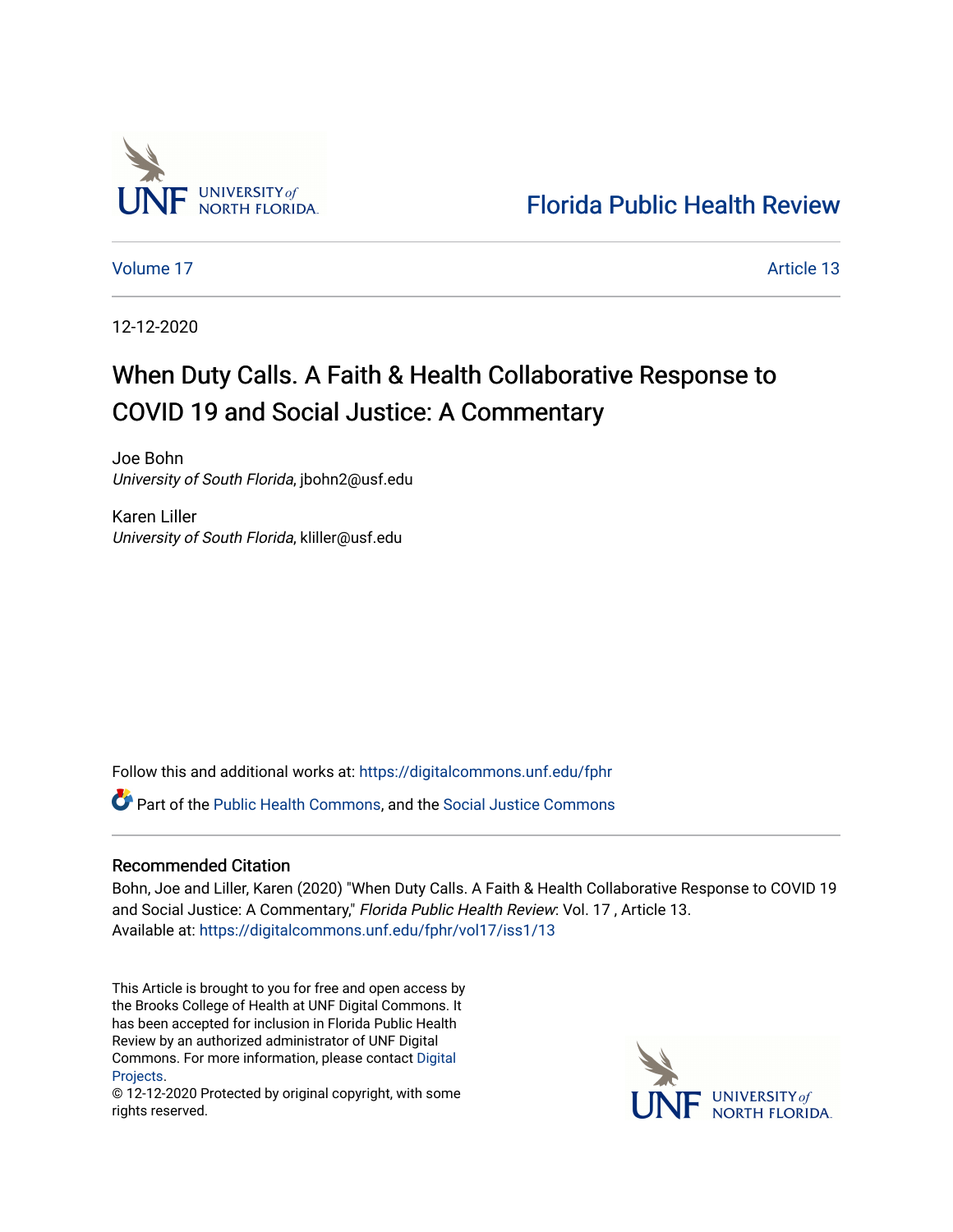# **WHEN DUTY CALLS: A FAITH & HEALTH COLLABORATIVE RESPONSE TO COVID 19 AND SOCIAL JUSTICE**

### **Joseph Bohn Jr., PhD, MBA Karen D Liller, PhD, CPH, FAAAS**

Florida Public Health Review Volume 17 Page: 111-117 Published: December 12, 2020

*We provide information pertaining to an interdisciplinary collaboration in West Central Florida that launched a faith & wellness teleconference intervention in March 2020 in response to the COVID-19 crisis. The collaborative partners engaged from across the 4-county region upon community lockdowns in response to the COVID-19 crisis and later addressed calls for social justice due to the deaths of George Floyd and other African Americans. For 17-weeks Christian and Muslim faith leaders provided live messages of hope along with community partners providing wellness (mental health and wellbeing) focused strategies for coping with the crisis. Thematic analysis of anecdotal comments revealed themes of community collaboration, systemic racism, faith leader needs and others. The concluding public health implications include the importance of academic public health community engagement efforts for building trust, increasing inclusivity, taking action, and overcoming obstacles to community intervention planning in times of crisis.*

**Introduction |** Community health partnerships are essential in times of crisis to help counter the anxiety that can exacerbate structural health inequities for vulnerable populations.<sup>1</sup> At the onset of the SARS-COV-2 (i.e., COVID-19) crisis, populations were faced with unprecedented challenges due to extended periods of isolation.2 These challenges included fear, abuse, government mistrust, job losses, lack of access to food and shelter, loneliness, depression, suicidal ideation, and substance abuse.<sup>3-5</sup> Overlapping with this crisis was the national call to address social justice and systemic racism that stemmed from the protests over the police killings of George Floyd, Breonna Taylor and other African Americans across the United States.6 The African American community's fight against racism and health inequities extends back centuries, and a tipping point has been reached driving the current social movements and calls for societal level change.7 Public health officials had called for action against racism in years past and those calls were renewed with advocates across the nation.8 Social movements are needed to drive change through collective action and mobilization when racial and health inequities persist at community to national levels.9 Progress is needed to improve health equity for African Americans in the United States, and as Congressman John Lewis noted before his death, we can "…redeem the soul of our nation, build a stronger nation and one at peace in our global society."10

Anchor institutions, such as regional universities and colleges, can serve as conveners to bring organizations together to address some of the systemic racism and health inequity challenges that escalate during such times.<sup>11</sup> These conveners have the opportunity to facilitate institutional and local bridges (e.g., establishing connections not previously present) between faith-based organizations, corporations, law enforcement, healthcare, behavioral health, and local non-profits to generate new ideas, actions, education, and advocacy for improving social, racial and health equity at community levels. $12,13$ 

**Theoretical Basis |** The foundational theoretical underpinnings for this initiative are centered around community development and social capital. Theories of community development emphasize the importance of "structure, power and shared meaning."14 Understanding and managing these three elements are imperative for community coalitions to function and achieve desired outcomes. Also, the theory of social capital comes into play.15 This theory focuses on the establishment of networks based on dynamic links that build trust, reciprocity and relational embeddedness between individuals and organizations involved in community partnerships and coalition work.16 Application of these theories led to a collective impact of mobilizing community resources.<sup>17</sup> This included having a common agenda, shared measurement, mutually reinforcing activities, continuous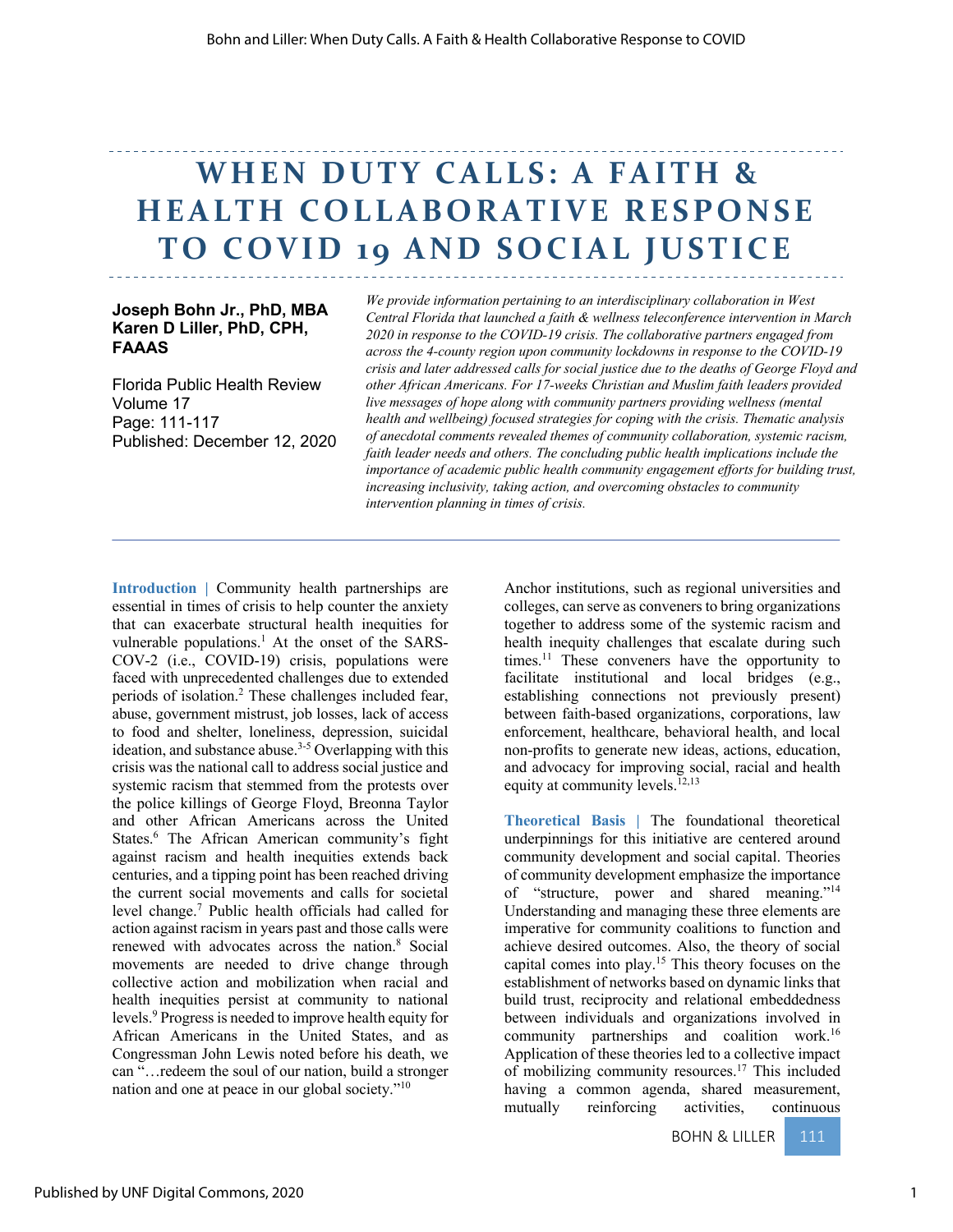communication, and backbone support—all of which were solidified over a 2-year period.<sup>18</sup> Last, in lieu of the diversity of the participants, an institutional perspective helped guide the collaboration, ensure distribution of power and bridge partner's interests given differences in norms, values and organizational origins from community, religion, academia, and governmental structures.<sup>19</sup> A hybrid logic of trust emerged with academic public health serving as the convener and a unifying voice.<sup>20</sup> Collectively these theories (e.g., community development, social capital and institutional theory) provided direction for this initiative.

**Discussion** | This article is a leadership reflection of one emergent community mental health and substance abuse partnership in West Central Florida (Community & Faith Leaders Coalition) that had been evolving over the two years prior to March 2020, when the COVID-19 community lockdowns started. The coalition covered four Florida counties (Hillsborough, Pinellas, Pasco, and Hernando). The call to action was answered by leaders from places of worship, academic institutions, law enforcement, behavioral health, healthcare, and engaged the voices of congressional aids and local government at the onset. This group served not only as a resource for marginalized populations but also as an agent of change.

Participants in an intersectoral coalition such as this are going to have different assumptions, beliefs and approaches to community action. Therefore, consensus among groups' members needs to occur.<sup>21</sup>

All in-person meetings and functions in the region ceased immediately in mid-March due to the spread of the virus, and all communication shifted to virtual

tools. At the beginning of the crisis, a rapid technology assessment was made to determine the best application to deliver the weekly intervention during the COVID-19 lockdowns. A key coalition decision was to put forth a programmatic intervention that embodied the cultural and traditional practices of its faith partners. The format that developed was a once a week, onehour teleconference with morning sessions that included a welcome address by a local public health professor followed by an invocation from a faith leader from the Christian or Muslim faith from the four counties. At the onset of the crisis, a community update message would follow coming from local congressional aides with information on federal and state support that was being processed to help the unemployed and small businesses. Later, other presenters were from local law enforcement and nonprofit organizations that discussed services and resources, such as food pantries, homelessness support, mental health support groups, rural community housing, physical wellbeing, and managed care community engagement.

Resources or additional coping mechanisms were shared including local government information on grants, a non-profit food distribution program, specific coping ideas for veterans, and information on youth virtual peer support. Each session concluded with a question & answer session to provide information to community members, followed by a closing prayer from a faith leader.

**Thematic Analysis |** After 17-weeks of chairing the teleconferences, several themes emerged based on topics discussed by faith leaders, community partners and participants. Table 1 lists the themes and select quotes with further descriptions provided below.

| <b>Themes</b>           | <b>Comments</b>                                                                                                                                    | <b>Comment Source</b>                              |
|-------------------------|----------------------------------------------------------------------------------------------------------------------------------------------------|----------------------------------------------------|
| Community collaboration | "It has served as an incubator for<br>collaborative initiatives to meet the ever<br>increasing needs of our communities."                          | Methodist pastor                                   |
|                         | "A great arena to connect community<br>partners and members to resources that<br>strengthens the community as a whole!"                            | Health system community<br>engagement professional |
|                         | " how the communities were stepping up<br>and sharing how to utilize the resources,<br>having faith that their resources could meet<br>the needs." | Youth mental health advocate                       |
|                         | "As a mental health professional, I have<br>enjoyed participating in the weekly Lifeline<br>Faith and Wellness Teleconferences over the            | College mental health professional                 |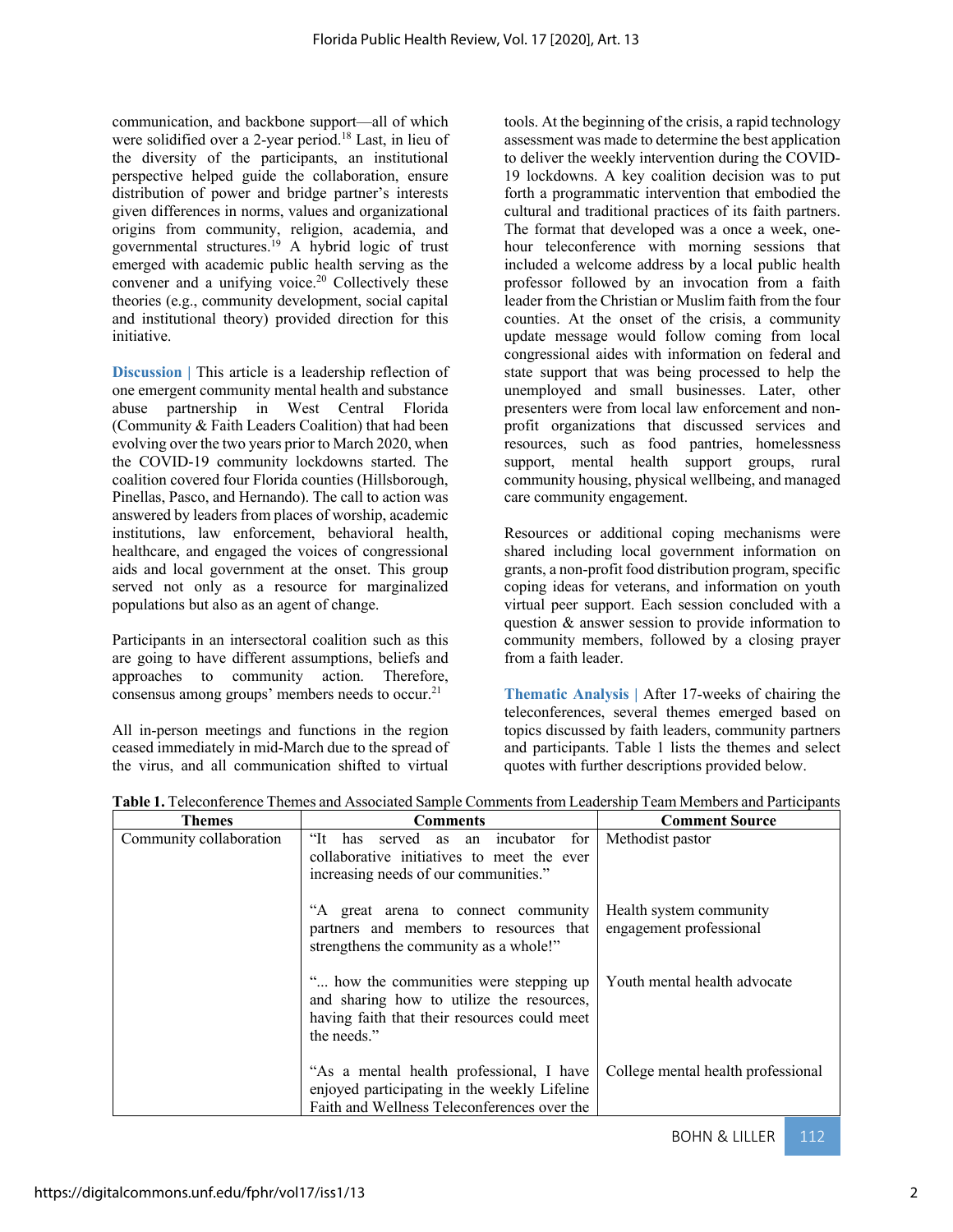|                     | past several months. These events have                                                                                                                                                                                                                                                                                                                                                                                                                        |                                                    |
|---------------------|---------------------------------------------------------------------------------------------------------------------------------------------------------------------------------------------------------------------------------------------------------------------------------------------------------------------------------------------------------------------------------------------------------------------------------------------------------------|----------------------------------------------------|
|                     | allowed me to connect with and to learn<br>about the efforts and interventions to help<br>people in the faith communities where our                                                                                                                                                                                                                                                                                                                           |                                                    |
|                     | students live"                                                                                                                                                                                                                                                                                                                                                                                                                                                |                                                    |
| Systemic racism     | "I found the teleconference a viable platform<br>for faith leaders, educators, and community<br>stakeholders to convene<br>and<br>address<br>systemic racism which affects housing,<br>clothing, shelter, healthcare, employment,<br>education, and even our faith communities."                                                                                                                                                                              | Baptist pastor                                     |
|                     | "we all came together and are continuing to<br>work together to make nor only our county<br>culturally competent, but our respective<br>communities."                                                                                                                                                                                                                                                                                                         | Health system behavioral health<br>analyst         |
|                     | "a wonderful platform that encourages<br>inclusivity and openness, while embracing<br>tough conversations such as racial relations<br>and mental health."                                                                                                                                                                                                                                                                                                     | Health system community<br>engagement professional |
|                     | "This project introduced me to faith leaders"<br>whom I'm now working with on a grant<br>proposal on the topic of anti-racism."                                                                                                                                                                                                                                                                                                                               | Religious studies professor                        |
|                     | "If you want to know how to treat black<br>people, treat them like they are white."                                                                                                                                                                                                                                                                                                                                                                           | Retired Air Force Chief Master<br>Sergeant         |
|                     | "The event of the George Floyd lynching was<br>like a trauma trigger for two of the African<br>American men who were on the leadership<br>team (one a college professor and the other a<br>29-year Air Force veteran). Discussions took<br>place on several teleconferences that<br>followed about the pain of the history of<br>slavery and the need to teach their male<br>African American children to "cower down"<br>when involved in police relations." | Chief Master Sergeant- see above                   |
| Inspiration         | "It has served as a environment of hope<br>beyond the reality of COVID 19 and social<br>perils we face as a human race."                                                                                                                                                                                                                                                                                                                                      | Methodist pastor                                   |
|                     | "This weekly program has facilitated both<br>interfaith<br>and inter-religious<br>religious<br>dialogue."                                                                                                                                                                                                                                                                                                                                                     | Religious studies professor                        |
|                     | "also these events have touched me<br>personally as the message of hope has been<br>uplifting. What began as a collaborative<br>effort to share information about programs<br>and resources, has become a tool for selfcare<br>for me personally."                                                                                                                                                                                                            | College mental health professional                 |
| Information sharing | "You can hear inspirational talks from faith-<br>based leaders and network with colleagues"                                                                                                                                                                                                                                                                                                                                                                   | Behavioral health advocacy<br>executive            |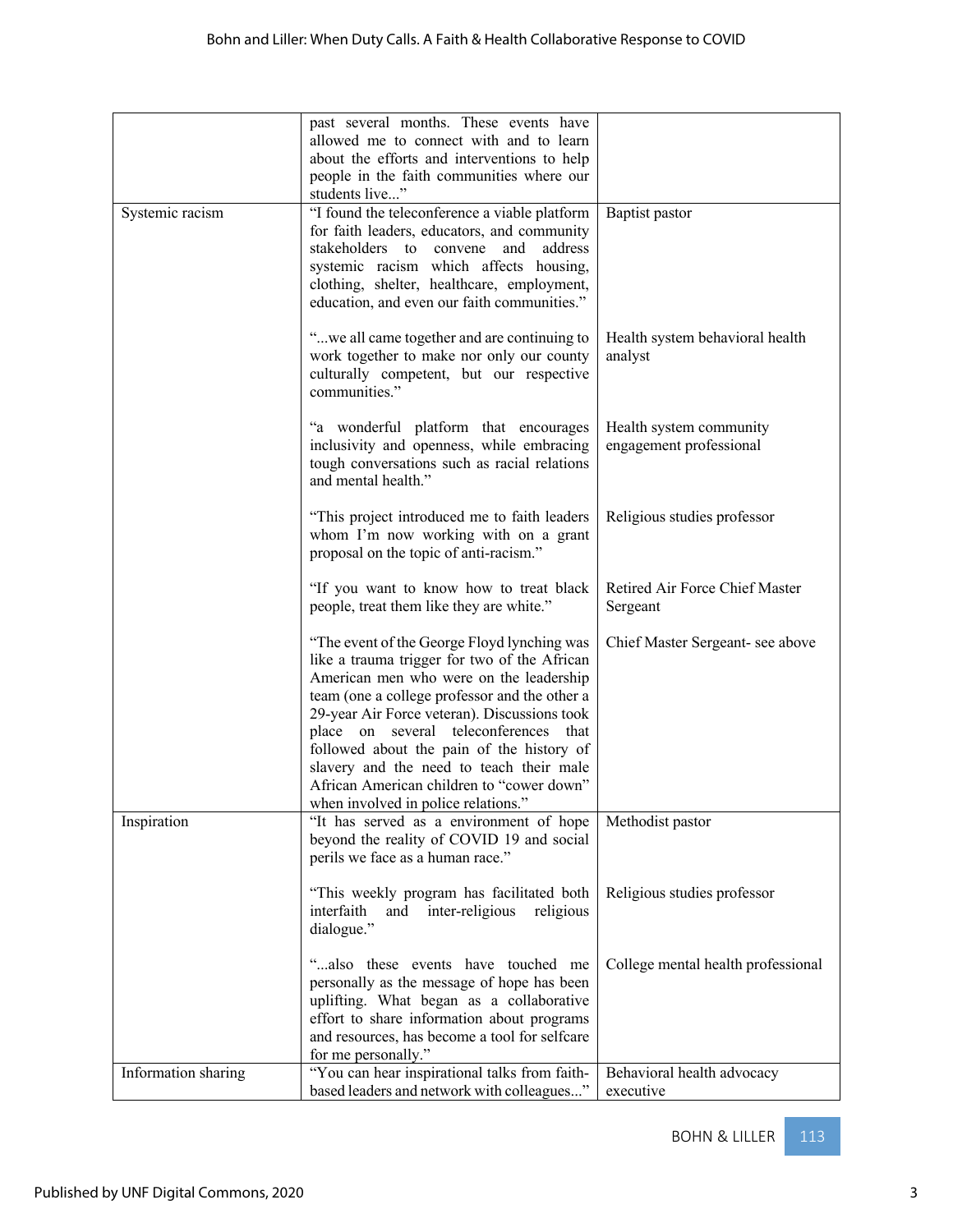| Loss of connection with           | "the diverse array of speakers was<br>impressive and brought so much value to the<br>participants on the call."<br>"when my church building was closed, the                                                                                                      | Youth mental health advocate<br>Behavioral health consumer affairs |
|-----------------------------------|------------------------------------------------------------------------------------------------------------------------------------------------------------------------------------------------------------------------------------------------------------------|--------------------------------------------------------------------|
| congregation                      | Faith and Wellness Teleconference helped<br>me and my community reconnect to faith<br>leaders through a visual platform that<br>provided much comfort and hope to get us<br>through."                                                                            | executive                                                          |
| Stress, anxiety, or<br>depression | "Almost daily, the COVID-19 pandemic<br>brings many uncertainties that has increased<br>my stress and at times causes unwarranted<br>anxiety. The weekly Faith and Wellness<br>Teleconference provides as reassurance,<br>tools and skills that relieve stress." | Behavioral health consumer affairs<br>executive                    |
|                                   | " everyone leaves in a more positive manner<br>than when they first attend. Every week I<br>hear so many people say how much they<br>needed to hear what everyone has to say and<br>how much better they feel."                                                  | Health system behavioral health<br>analyst                         |
| Faith leader needs                | "Faith leaders are doing much of the hard<br>work connecting people to physical and<br>emotional resources and this work is under-<br>acknowledged."                                                                                                             | Religious studies professor                                        |
|                                   | "Personally, it has served as one of my<br>weekly resources for encouragement and<br>inspiration as a pastor and community leader<br>in these uncertain times."                                                                                                  | Methodist Pastor                                                   |

#### *Community Collaboration*

Four participants offered comments on community collaboration and this was most important at the outset when the crisis was at its early peak and community members were scrambling to find where they could get access to government assistance. A comment from the Methodist pastor about the "incubator" mechanism that this intervention became was indicative of how it provided an opportunity to link faith leaders from different geographic areas and from Christian and Muslim communities.

#### *Faith Leader Needs*

While only two comments were received on faith leader needs, they were important. There was a recognition of the need for greater acknowledgement of the impact that faith leaders have in their communities. Secondly, one of the faith leaders noted how the intervention served as an internal motivator to help him in navigating uncertain times. On this point scholars have indicated that there is a long history of the positive impact of faith on mental health and wellbeing, which was a focus of this intervention.<sup>22,23</sup>

#### *Systemic Racism*

For the second half of the first 17-weekly teleconferences, the topic of systemic and structural racism became a priority each week. There was a need for a collaborative focus that led to the start of a subgroup effort to develop an agenda for eradicating systemic racism and development of a new academiafaith community-based research proposal. These efforts were viewed as an opportunity for "embracing the tough conversations" on racism.

Finally, the public display of George Floyd's death created a great deal of emotional pain for many participants and the entire leadership team. Comments from one key leader is not only symbolic of how intense that pain was felt, but the trauma effect that reverberated with every faith leader, veteran, law enforcement member, and community member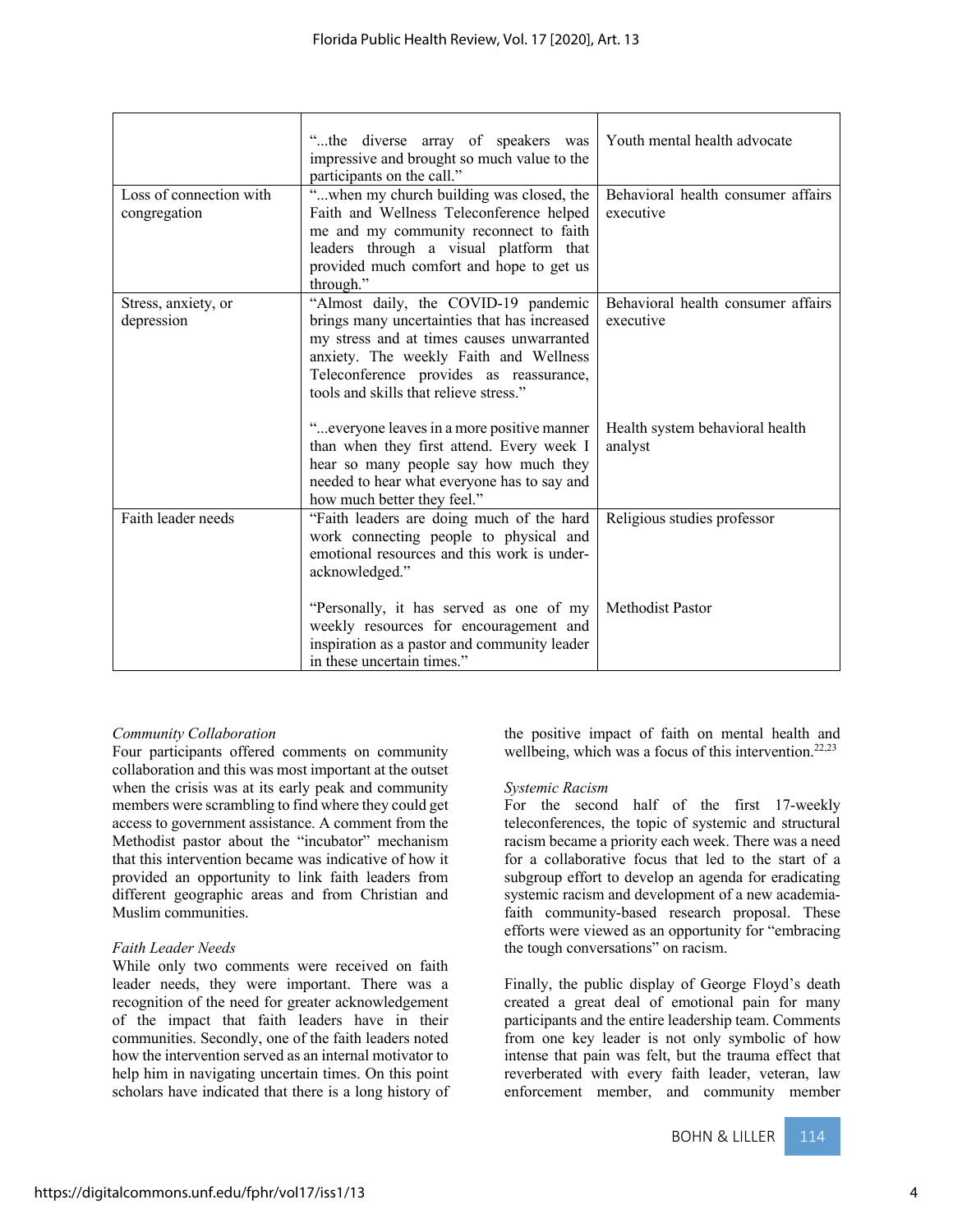involved in the teleconference. There was heightened tension, raw emotion, and a new sense of purpose with the sudden public acknowledgement of a dual public health crisis (COVID-19 and racial injustice) to be addressed locally and nationally.

At a time when community members needed hope, the collective of faith leaders from the Christian and Islamic communities delivered thoughtful and uplifting messages of unity, peace and perseverance. Their contributions, on a consistent weekly regional virtual platform, much akin to leading congregational worship services, provided connections, inspiration, and at least anecdotally, momentary relief of the stress and anxiety community members were experiencing during this crisis.

This intervention led to an important expansion of coalition bonds that continue today. New community partner relationships have formed involving multiple healthcare providers, engagement in social justice initiatives, and faith leaders connected across the fourcounty region.

**Conclusion |** Academic public health leadership is needed in our communities. As Dempsey noted, university community engagement holds the power to help local communities solve complex social problems, but active involvement of faculty (albeit virtual or in-person) is needed to build trust, eliminate the "campus-community divide" conflict, and identify mutually beneficial goals.<sup>24</sup> The theoretical basis described earlier in this article was established before the crisis occurred and it provided an awareness of the need for empowerment of community partners and bringing together faith-based and secular leaders in the time of need. Traditional public health intervention planning models could not be applied to meet the needs of the community because efforts needed to be put in place immediately. The leadership team learned how fast action could be taken to accelerate the

decision-making in a time of crisis, avoiding the paralysis of trying to make fully informed choices.25

Efforts such as these can serve as a blueprint for actions to improve the health in our communities from a cultural, physical, spiritual, and mental health perspective. To do so, some ideas for action are as follows:

- $\Diamond$  First, the power of building personal trust in public health is critical. It enables progress in research and practice and strengthens community interventions that can reduce racial health inequities for our communities through stronger public health driven campus-community partnerships.
- à Second, increased inclusivity in community partnerships is important to welcome everyone to the table. A focus on inclusivity can strengthen community empowerment, advocacy efforts and the community's capacity to respond during a public health crisis.26
- $\Diamond$  Third, acknowledging the importance of taking action, it is important to recognize advocates such as Dr. Martin Luther King, Jr., Congressman John Lewis and others who took nonviolent direct action to effect change in the nation.<sup>27</sup> Anecdotally this informal coalition took action and helped alleviate isolation, loneliness, and fear for those that participated at the time this dual public health crisis emerged.

To quote Dr. Cornel West, in the closing of his seminal work, *Race Matters*, "None of us alone can save the nation or the world. But each of us can make a positive difference if we commit ourselves to do so."<sup>28</sup> If each of us seeks out an opportunity to engage, start a conversation, or participate in a partnership, then together we can do our part to strengthen our communities and help heal a nation.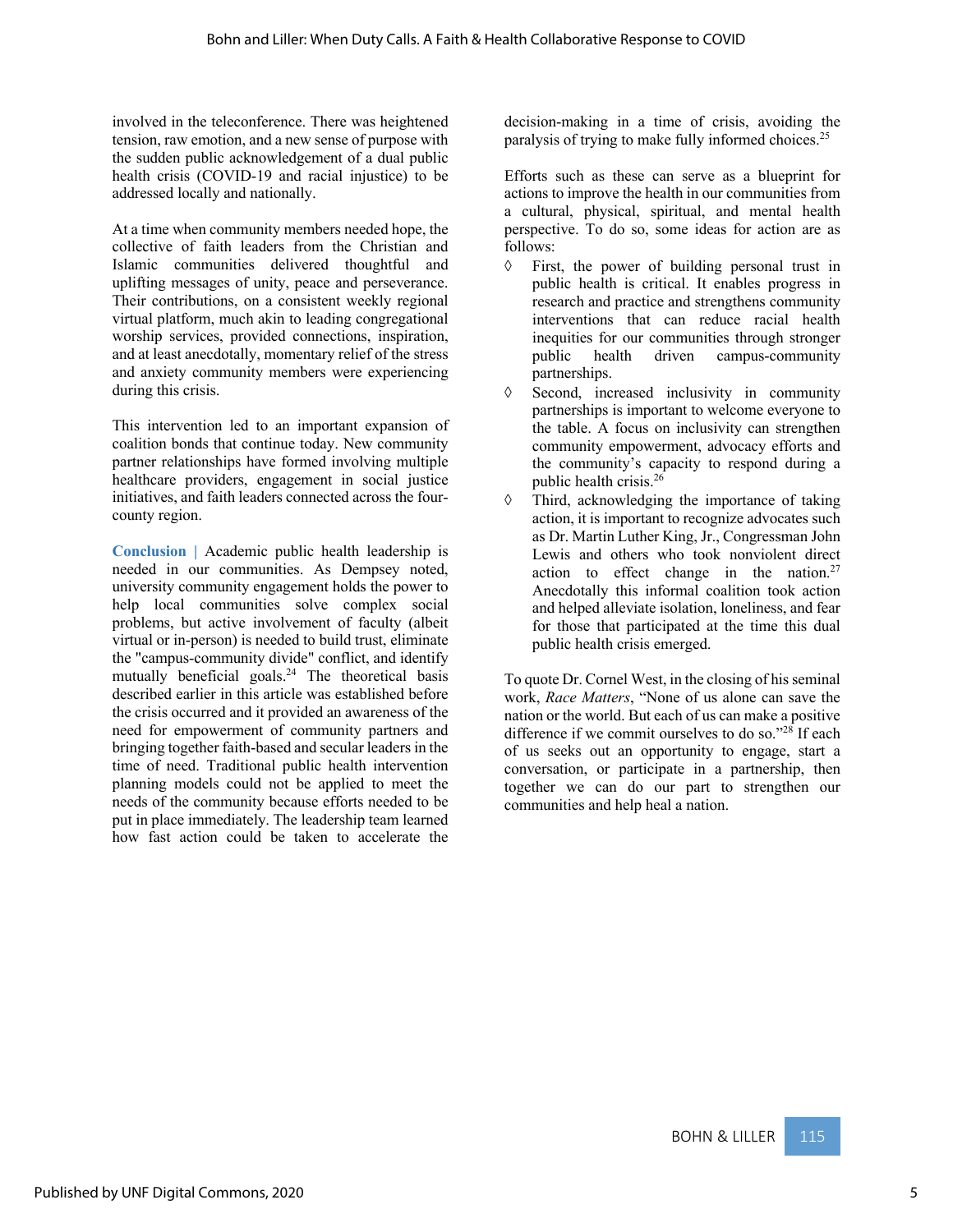#### **References |**

- 1. National Academies of Sciences, Engineering, and Medicine. Root causes of health inequity. In: *Communities in Action: Pathways to Health Equity*. Washington, DC: The National Academies Press. 2017:99-184. doi:10.17226/24624
- 2. World Health Organization. Novel Coronavirus (2019-nCoV). *Situation Report*. 2020:12.
- 3. Kumar A, Nayar KR. COVID 19 and its mental health consequences. *Int J Ment Health*. 2020:1- 2. doi:10.1080/09638237.2020.1757052
- 4. Killgore WD, Taylor EC, Cloonan SA, Dailey NS. Psychological resilience during the COVID-19 lockdown. *Psychiatry Res*. 2020:113216. doi:10.1016/j.psychres.2020.113216
- 5. Tsai J, Wilson M. COVID-19: a potential public health problem for homeless populations. *Lancet Public Health*. 2020;*5*(4): e186-e187. doi:10.1016/S2468-2667(20)30053-0
- 6. Weller C. Systemic racism makes Covid-19 much more deadly for African-Americans. *Forbes*. https://www.forbes.com/sites/christianweller/202 0/06/18/systemic-racism-makes-covid-19-muchmore-deadly-for-africanamericans/#4a1ff6537feb. Published June 18, 2020. Accessed online July 30, 2020.
- 7. Boykin CM, Brown ND, Carter JT, et al. Antiracist actions and accountability: not more empty promises. *Equal. Divers. Incl:* 2020. doi:10.1108/EDI-06-2020-0158
- 8. Marcus J, Gonsalves G. Public-health experts are not hypocrites. *The Atlantic.* https://www.theatlantic.com/ideas/archive/2020/ 06/public-health-experts-are-nothypocrites/612853/. Published June 11, 2020. Accessed online July 30, 2020.
- 9. Scott WR. Reflections: The past and future of research on institutions and institutional change. *J Chang Manag.* 2010;10(1):5-21. doi:10.1080/14697010903549408
- 10. Lewis J. Together, you can redeem the soul of our nation. *NY Times Web*. https://www.nytimes.com/2020/07/30/opinion/jo hn-lewis-civil-rights-america.html. Published July 30, 2020. Accessed online August 1, 2020.
- 11. Harkavy I. Engaging urban universities as anchor institutions for health equity. *Am J Public Health*. 2016;106(12): 2155-2157. doi:10.2105/AJPH.2016.303475
- 12. Leavitt M, McKeown R. Conveners of stature. In: *Finding Allies, Building Alliances: 8 Elements*

*that Bring and Keep People Together*. San Francisco, CA: Jossey-Bass. 2016:41-53.

- 13. Granovetter M. The strength of weak ties. *Am J Sociol*. 1973;78:1360-1380. https://doi.org/10.1086/225469
- 14. Hustedde RJ, Ganowicz J. The basics: what's essential about theory for community development practice? *Community Dev*.  $2002$ ; $(1):1$ . doi.org/10.1080/15575330209490139
- 15. Putnam RD. Social capital and public affairs. *AAAS*. 1994 May 1:5-19. https://doi.org/10.2307/3824796
- 16. Dale A, Newman L. Social capital: a necessary and sufficient condition for sustainable community development? *Community Dev J*. 2010;45(1):5-21. doi:10.1093/cdj/bsn028
- 17. Kania J, Hanleybrown F, Juster JS. Essential mindset shifts for collective impact. *Stanf Soc Innov Rev*. 2014;12(4):2-5.
- 18. Christens BD, Inzeo PT. Widening the view: situating collective impact among frameworks for community-led change. *Community Dev*. 2015;(4):420.

https://doi.org/10.1080/15575330.2015.1061680

- 19. Friedland R, Alford RR. Bringing society back in: symbols, practices, and institutional contradictions. In: *The New Institutionalism in Organizational Analysis*, edited by Powell WW, DiMaggio P. Chicago, IL: University of Chicago Press. 1991:232-263.
- 20. Bohn HJ, Roelfs DJ. How hybrid institutional logics matter: the importance of trust and embeddedness in neighborhood revitalization collaborations. *J Appl Soc*. 2020;14(2):145–61. doi: 10.1177/1936724420947012
- 21. Stroh DP. Building a foundation for change. In: *Systems Thinking for Social Change*. White River Junction, Vermont: Chelsea Green Publishing. 2015:79-89.
- 22. Levin J. The discourse on faith and medicine: a tale of two literatures. *Theor Med Bioeth*. 2018;39(4):265-282. doi:10.1007/s11017-018- 9449-9
- 23. Koenig HG. Religion and medicine III: Developing a theoretical model. *Int J Psychiat Med.* 2001;31(2):199-216. doi:10.2190/2YBG-NL9T-EK7Y-F6A3
- 24. Dempsey SE. Critiquing community engagement. *Manag Commun Q*. 2010;24(3):359-390. doi:10.1177/0893318909352247